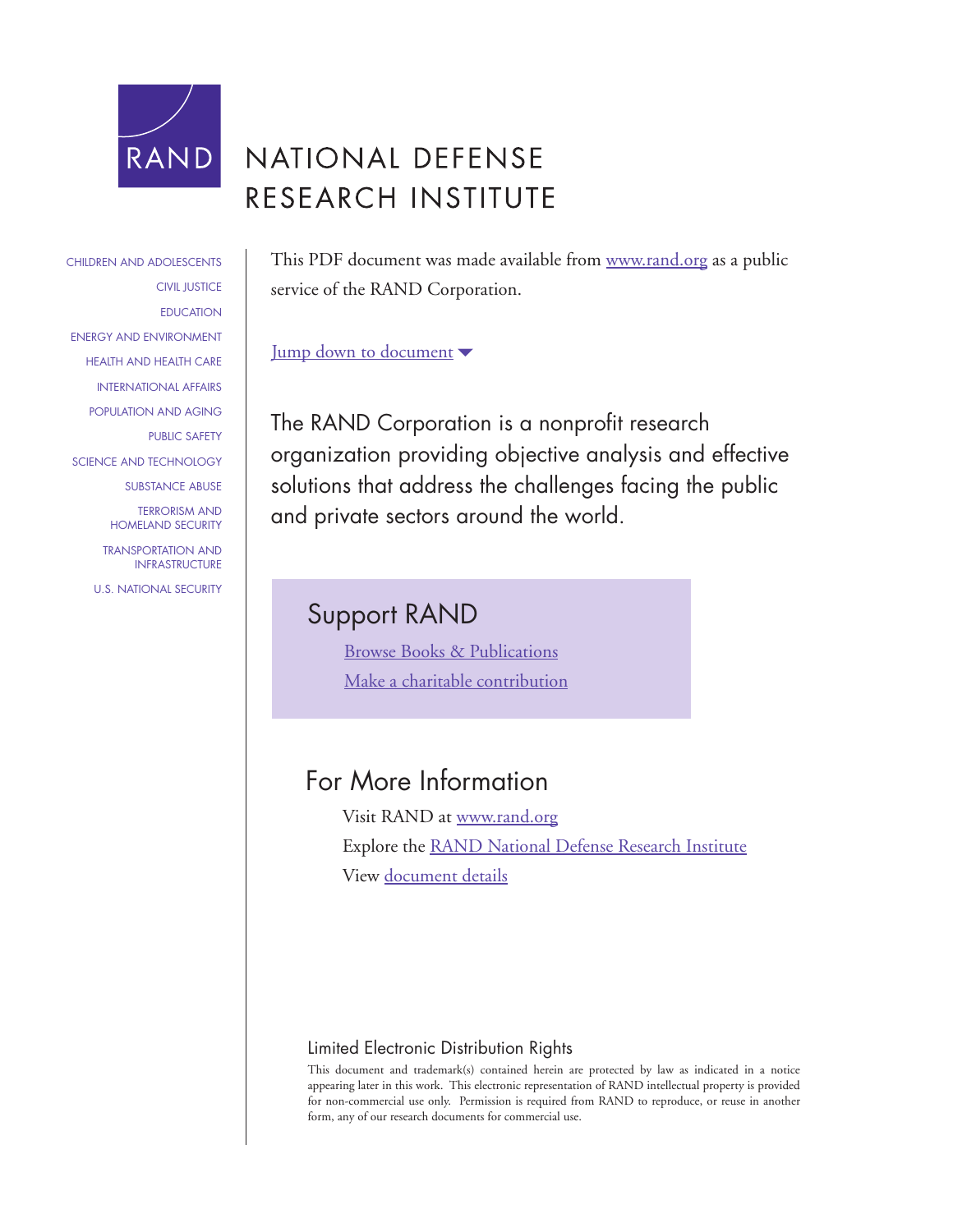This product is part of the RAND Corporation research brief series. RAND research briefs present policy-oriented summaries of individual published, peer-reviewed documents or of a body of published work.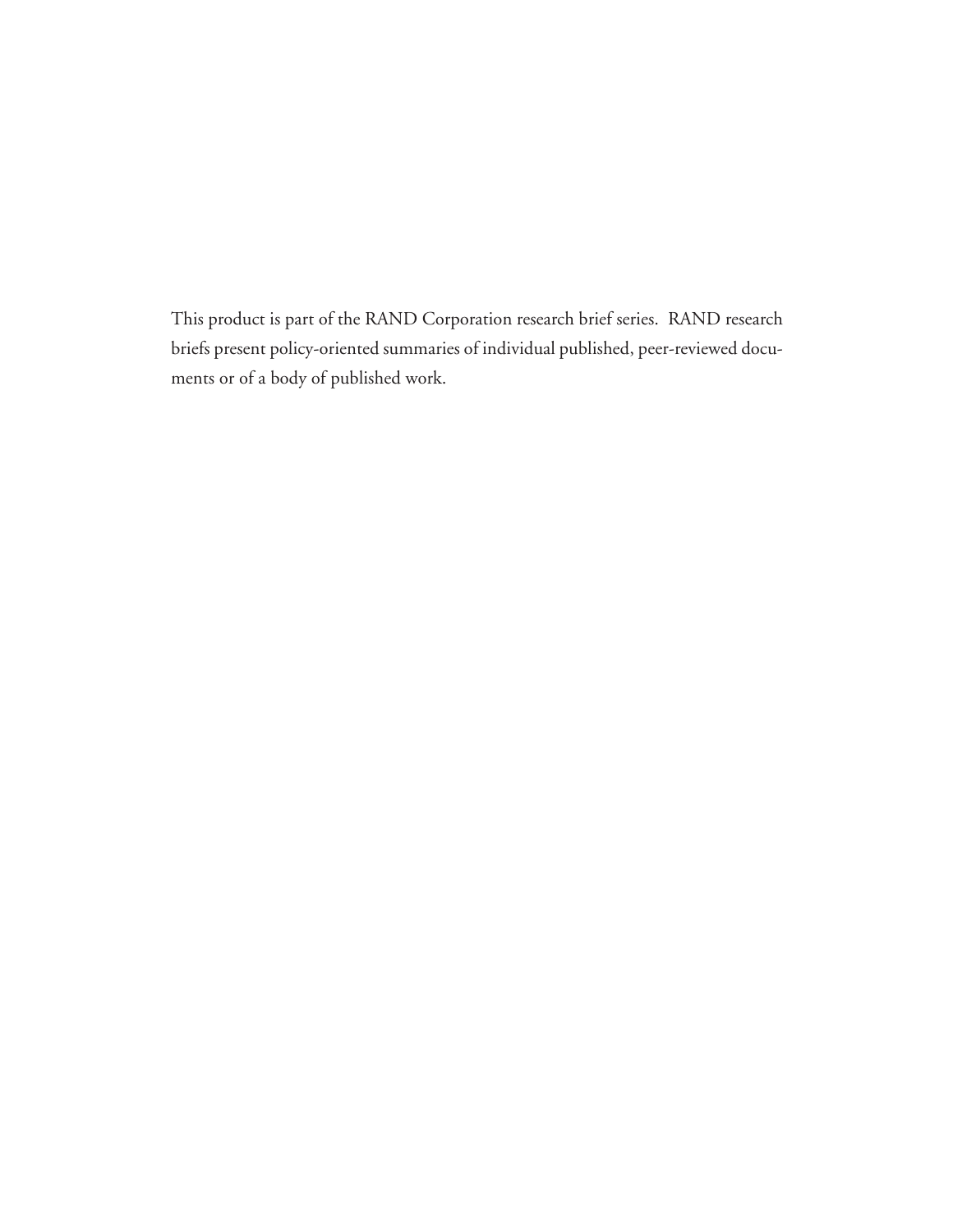<span id="page-2-0"></span>

## NATIONAL DEFENSE RESEARCH INSTITUTE

# RESEARCI

#### **RAND RESEARCH AREAS**

CHILDREN AND ADOLESCENTS CIVIL JUSTICE EDUCATION ENERGY AND ENVIRONMENT HEALTH AND HEALTH CARE INTERNATIONAL AFFAIRS U.S. NATIONAL SECURITY POPULATION AND AGING PUBLIC SAFETY SCIENCE AND TECHNOLOGY SUBSTANCE ABUSE TERRORISM AND HOMELAND SECURITY TRANSPORTATION AND **INFRASTRUCTURE** 

This product is part of the RAND Corporation research brief series. RAND research briefs present policy-oriented summaries of individual published, peer-reviewed documents or of a body of published work.

#### Corporate Headquarters

1700 Main Street P.O. Box 2138 Santa Monica, California 90407-2138 TEL 310.393.0411 FAX 310.393.4818

© RAND 2004

# Have Improved Resources Increased Military Recruiting and Retention?

hroughout the 1990s, both military recr<br>
ing and retention declined. While much<br>
this decline was a result of deliberate pol<br>
especially during the post–Cold War dra<br>
down, by the late 1990s the trends had become hroughout the 1990s, both military recruiting and retention declined. While much of this decline was a result of deliberate policy, especially during the post–Cold War drawworrisome. Problems of particular concern included recruiting of "high-quality" recruits and retention of junior and mid-career officers in key areas.

These trends prompted several responses. Among them were the special provisions related to military pay in the National Defense Authorization Act for Fiscal Year (FY) 2000 (NDAA 2000). In addition to boosting and restructuring military pay, the act required the Secretary of Defense to submit to Congress an annual report assessing the effects of the act on recruiting and retention. The Office of the Secretary of Defense therefore asked the RAND Corporation to develop a methodology for evaluating this legislation and to provide estimates of its effects. The resulting document, *Military Recruiting and Retention After the Fiscal Year 2000 Military Pay Legislation*, also reviews the context of recruiting and retention in recent years.

#### **Reversing Recruiting Declines**

Military recruiting and retention have undergone tremendous change in the past decade. With the end of the Cold War, the number of youths the services sought to enlist dropped by about a third. Despite this smaller requirement, military recruiting became significantly more difficult and expensive in the late 1990s (see the figure).

The Army and Navy failed to meet their recruiting objectives in FY 1998 and the Army and Air Force failed to meet their requirements in FY 1999. Furthermore, recruit quality, measured as the percentage of accessions who are high school diploma graduates and who score above the 50th percentile on the Armed Forces Qualification Test, began to fall in 1992 and dropped precipitously between

#### **Key Findings**

- **The National Defense Authorization Act of 2000 authorized large increases in military pay, bonuses, educational benefits, recruiting resources, and a restoration of retirement benefits; these changes helped improve recruiting and retention in FY 2000 and FY 2001.**
- **Nevertheless, some retention problems remained for enlisted and officer midcareer personnel.**
- **Provision of detailed data on a timely basis can aid further analysis of the effects of NDAA 2000 and subsequent initiatives.**



**Recruiting Cost per Accession**

SOURCE: Office of the Secretary of Defense, Office of Accession Policy.

NOTE: Includes costs of incentives (e.g., college fund benefits, enlistment bonuses, loan repayment programs), military personnel for recruiting (e.g., recruiters, recruiting command personnel), civilian personnel for recruiting, advertising, and recruiting support (e.g., vehicles, cell phones, computers for recruiting personnel).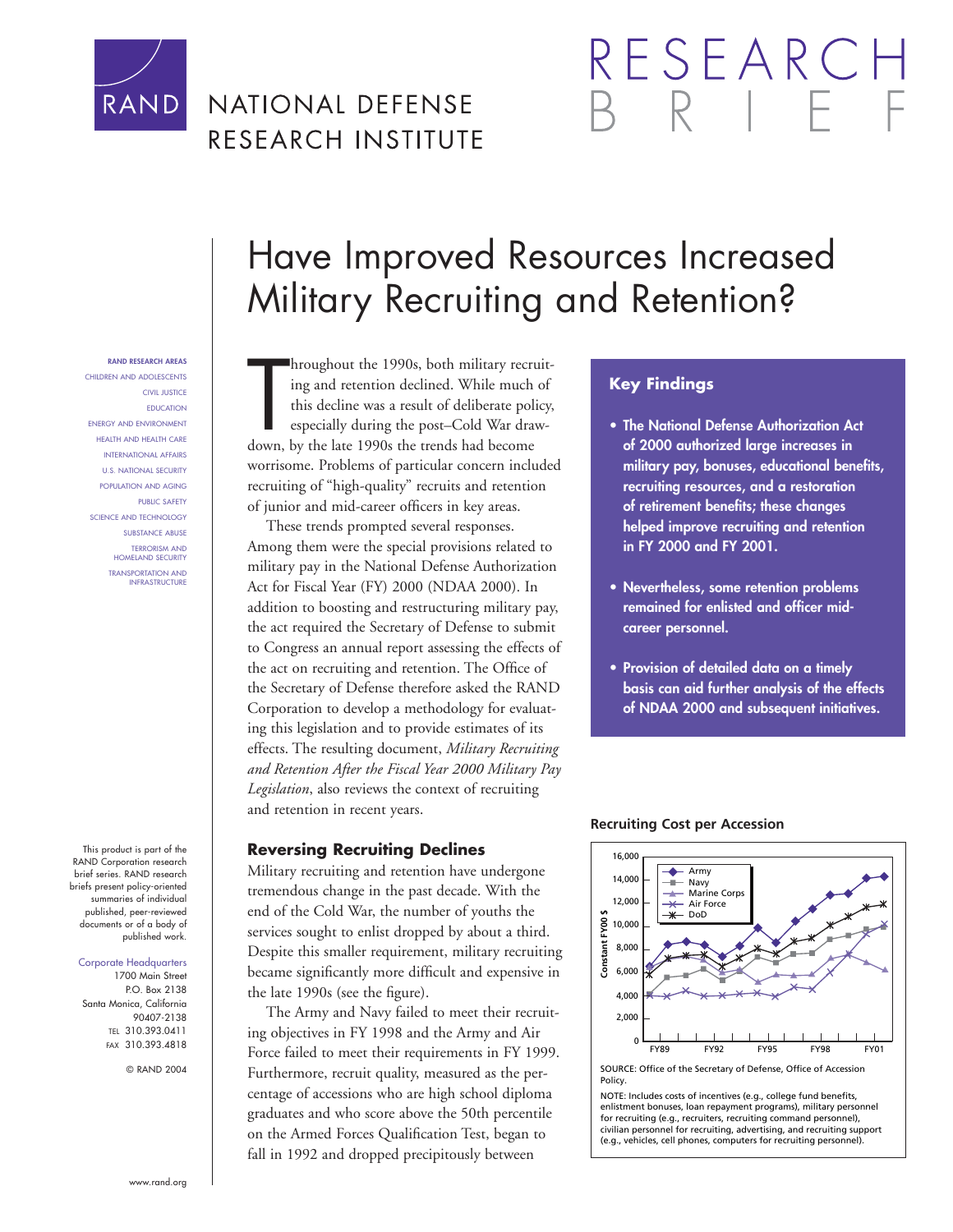#### **Percentage of Accessions Who Are High Quality**

|                                        | Army | Navy | Marine<br>Corps | Air<br>Force | DoD |
|----------------------------------------|------|------|-----------------|--------------|-----|
|                                        |      |      |                 |              |     |
| 1990                                   | 62   | 55   | 62              | 85           | 64  |
| 1991                                   | 78   | 62   | 67              | 85           | 72  |
| 1992                                   | 78   | 66   | 70              | 85           | 74  |
| 1993                                   | 66   | 64   | 66              | 79           | 67  |
| 1994                                   | 66   | 63   | 68              | 80           | 68  |
| 1995                                   | 65   | 61   | 63              | 83           | 67  |
| 1996                                   | 63   | 61   | 63              | 82           | 65  |
| 1997                                   | 58   | 61   | 62              | 78           | 63  |
| 1998                                   | 58   | 60   | 62              | 77           | 63  |
| 1999                                   | 53   | 55   | 61              | 75           | 59  |
| 2000                                   | 52   | 54   | 60              | 72           | 57  |
| 2000 (excluding GED Plus) <sup>a</sup> | 54   | 54   | 60              | 72           | 58  |
| 2001                                   | 55   | 53   | 62              | 74           | 59  |
| 2001 (excluding GED Plus) <sup>a</sup> | 59   | 53   | 62              | 74           | 61  |

SOURCE: Office of the Under Secretary of Defense (Personnel and Readiness), Accession Policy.

aGED Plus is an Army program. Not applicable for Navy, Marine Corps, or Air Force.

1995 and 1999. The percentage of recruits considered high quality declined from 67 percent in 1995 to 59 percent in 1999. Highquality recruits in the Army dropped particularly sharply, from 65 percent to 53 percent (see the table). At the same time, the propensity of youths to join the military was declining. The percentage of 17- to 21-year-old males who said they would "definitely" or "probably" serve in the military dropped markedly throughout the 1990s.

Several variables contributed to this increased difficulty in recruiting. First, entry-level military pay declined relative to civilian pay. Second, the unemployment rate declined to record lows, indicating that civilian job opportunities were excellent. Third, college attendance continued to rise, reducing the size of the traditional military recruiting market—high school graduates not immediately pursuing further education. Fourth, family incomes rose, making it easier to support children's further education or a civilian job search.

These trends prompted several responses. To help the military match civilian opportunities, the National Defense Authorization Act for FY 2000

- authorized military pay increases greater than changes in the Employment Cost Index (ECI) through FY 2006
- restructured the basic pay table, giving higher raises to more experienced members who had reached their rank in fewer years of service and eliminating some "notches" in the pay table
- improved retirement benefits for members who had enlisted since 1986, allowing them the option of converting to an earlier, more generous system, or providing a \$30,000 bonus in the 15th year of service in exchange for a commitment to complete 20 years of service.

These initiatives led to an increase of 4.3 percent for basic pay in FY 2000 and 3.7 percent in FY 2001.

The services also increased their recruiting resources. Between FY 1995 and FY 2001, the number of Air Force recruiters increased 57 percent; those in the Navy increased 31 percent, and those in the Army increased 27 percent. Recruiter incentive plans were changed significantly, and recruiters were given new technology (e.g., cell phones, laptop computers, access to data and software) to help them organize and pursue leads and otherwise boost their productivity.

The services also expanded their enlistment bonus programs and advertising campaigns. The budget allocated to enlistment bonuses rose from \$20.4 million in FY 1995 to \$376 million in FY 2001, while the advertising budget increased from \$111 million to \$255 million. The services revamped advertising as well to recognize the growing importance of the Internet, direct marketing, targeted television programming, cable and satellite television, and infomericals.

Military educational programs, which past research has shown to be particularly attractive to high-quality recruits, were improved. Tuition assistance for service members was increased (subject to total expense caps) to 75 percent of tuition costs and fees across all services, and the maximum benefits of the Montgomery G.I. Bill available to members and veterans over a 36-month period, which had grown only modestly from \$16,466 in FY 1995 to \$16,725 in FY 1998, increased sharply to \$22,768 in FY 2001. These increases came at the end of a decade in which the real costs of tuition and fees at a public four-year college had increased more than 50 percent in real terms and those at a private four-year college had increased about 35 percent.

To assess the effects of these changes, RAND researchers compared recruiting results in FY 2000 and FY 2001 with those from FY 1995 through FY 1997. The available results show cause for cautious optimism. All four services met their overall accession goals in FY 2000 and FY 2001, and the percentage of high-quality recruits rose from 59 percent to 61 percent. The statistical analysis shows that the basic pay increases were a small but by no means negligible factor in ending the recruiting difficulties of the late 1990s.

#### **Improving Retention**

Like recruiting, retention also lagged in the late 1990s. The Army first experienced declines in first- and second-term retention rates in FY 1997. The Air Force began missing its first- and second-term retention targets in FY 1998. Navy retention rates rose during the late 1990s but still fell short of the target. Retention was particularly difficult for aviators, for technically skilled personnel in high demand for civilian work, and for those in mid-career. Although the year-toyear declines were small, such declines threatened to accumulate over time and to drain the pool of mid-career personnel from which senior leaders of the future would be drawn.

The services attributed retention problems among officers and enlisted personnel to trends in the civilian economy, more frequent deployments of longer duration, and the aftereffects of the defense drawdown that, by reducing the number of junior personnel in the early 1990s, required higher retention rates among mid-career personnel in the late 1990s to meet requirements. In addition to its pay and pension increases, the NDAA 2000 increased or created several special pays. Nuclear officer incentive pay, for example, was increased to \$25,000. Aviator continuation pay was restructured to enable aviators to receive the pay until they had 25 years of avia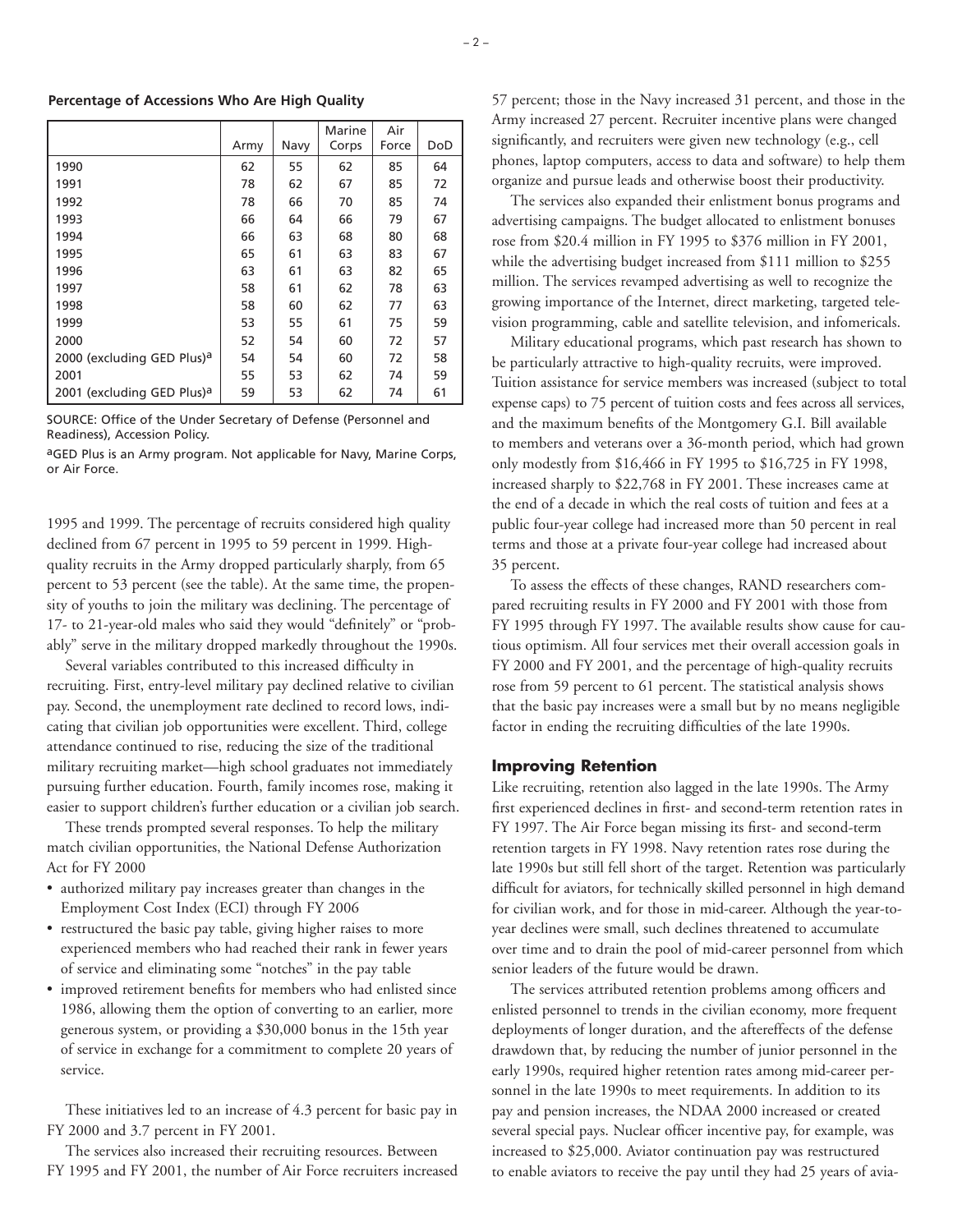tion service, and the up-front payment cap was increased for those extending their service for longer periods. The Career Sea Pay Program was expanded to include more personnel.

Beyond this legislation, several bonuses were expanded or created. Selective Reenlistment Bonuses (SRBs) roughly doubled for the Army and increased for the other services as well. The change was greatest in the Air Force, which in FY 1997 did not have an SRB program but by FY 2001 had an SRB budget of \$126 million. The number of skills eligible for bonuses also increased, including an increase in the Army from 33 to 56 and in the Marine Corps from 129 to 176.

Although the effectiveness of each of these changes has not been determined, all services reported improvements in retention in FY 2001. The Air Force met its first-term reenlistment goal, second-term reenlistment increased, and the career reenlistment rate held steady. The Navy reported making significant retention improvements, and its end strength for FY 2001 exceeded authorized strength. The Marine Corps and the Army reported that enlisted retention was under control. Their officer retention rates improved, even in previous problem areas.

Nevertheless, some problems in retention remained. For the Air Force, second-term reenlistments were still below target, and officer retention remained a problem for scientists, engineers, and communication and computer system officers. The Army continued to

report a shortage of captains, and the Navy indicated that improvement was needed in retaining officers for aviation, submarine, surface, and special warfare.

#### **Continued Assessment of Improved Resources**

The initial effects of increased military pay on recruiting and retention have been small, but, because military pay increases that are greater than the ECI are mandated to continue through FY 2006, they may be expected to accumulate. Subsequent initiatives, such as the additional military pay increase passed for FY 2002, may also help retain high-quality personnel. Nevertheless, the military will face a continuing challenge in attracting youths from increasingly affluent families, a challenge that must be met if the nation wants to maintain representation from all segments of society in the armed forces.

One way the Office of the Secretary of Defense can more effectively monitor the impact of pay and related policies on military recruiting and retention is to improve the quality and timing of data it obtains from the services. Although the services track personnel variables of interest to them individually, the definitions of many variables differ across services, making comparisons difficult. Furthermore, some information is not always obtained in a timely manner. Some of the analysis in the RAND report, such as that on retention, was limited because of such data problems.